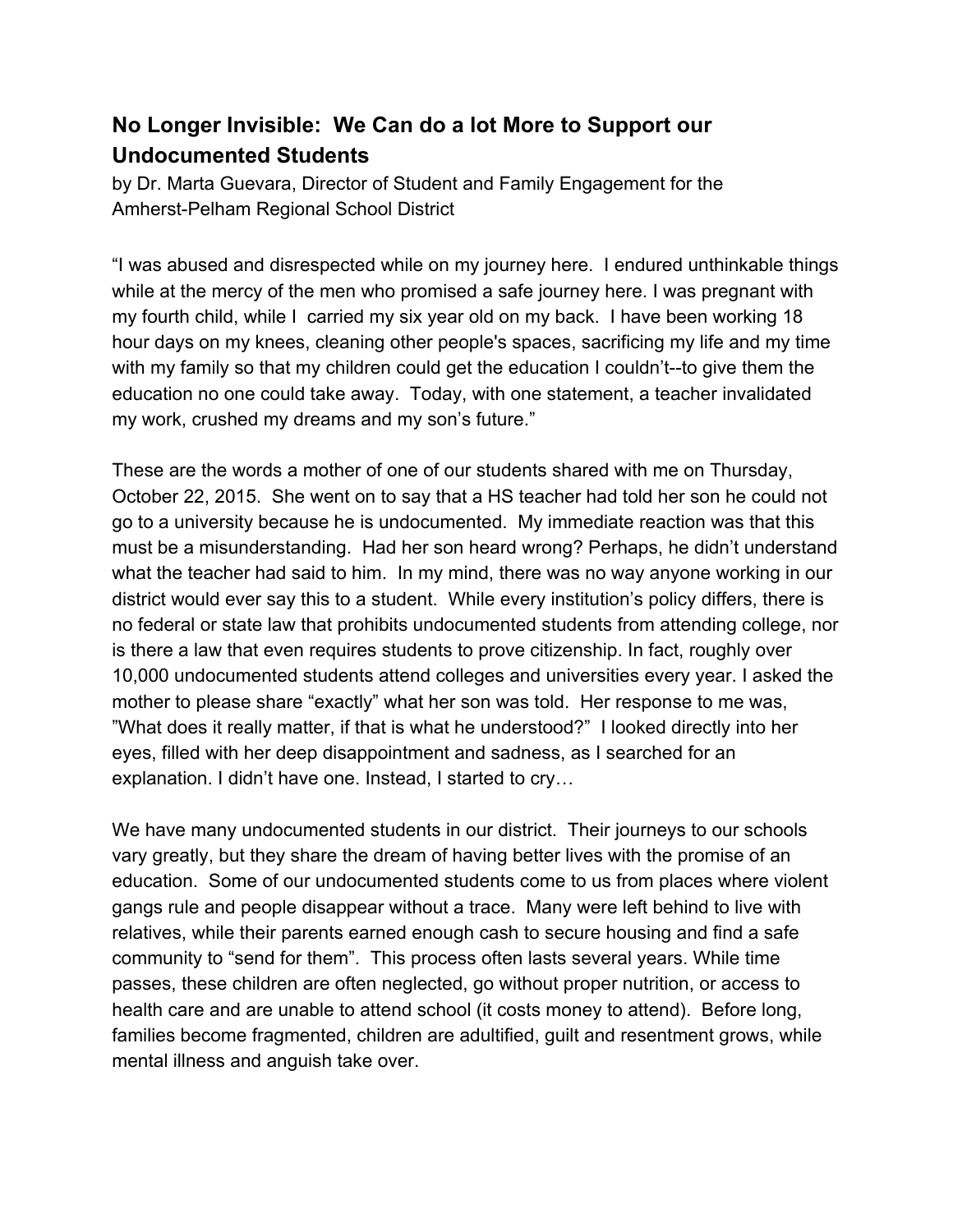After saying every comforting thing I could think of to this mother, I said I would make sure we took care of her son's dreams and asked her to partner with us in the process. We made a date to meet with her and her son to de-construct, start anew, and plan next steps. As I reflected on her words and looked closely at her son's academic and social reality, I realized how much more would need to be done by others, the student, mom and, of course, me to ensure we created the proper conditions and support for her son to have the opportunity to access, participate and benefit from a college/university experience. After all, isn't that what we are here to offer all of our students?

While each student is unique and deserves individual attention in their educational journey to success, all undocumented students can benefit from the following:

- 1. Every student must be supported by every staff person they come in contact with. Staff must make every effort to establish a trusting, helping, working relationship with the students. Education is their key to freedom arid breaking the cycle of poverty. Everyone has a role!
- 2. Trust is important and a key factor to building relationships and supporting students with undocumented status. Please do not ask students to self-identify. Choose, instead, to identify yourself as an ally/supporter.
- 3. Educate yourself about the resources available to undocumented students in our district and local communities. The ARPS Family Center is partnering with many agencies and programs to support these students as they continue their education post high school.
- 4. Be aware that most undocumented students who arrive to our community have done so with the help of someone who charged them and their families a lot of money to facilitate their journey crossing the border into the USA. Because of astronomical fees (up to \$15,000 per person) for this "service", students may have to work many hours to help pay their debt. Understand that many of these young people have to work for their survival and not working is not an option. This, of course, affects the amount of time they can devote to homework and special projects assigned to be completed during after school hours and participate in the activities most other high schoolers can.
- 5. Staff working directly with undocumented students should learn about local and federal policies and legislation affecting undocumented students. It is important that they understand the federal Deferred Action for Childhood Arrivals (DACA), DACA+, and other programs. It would be ideal for them to share the eligibility requirements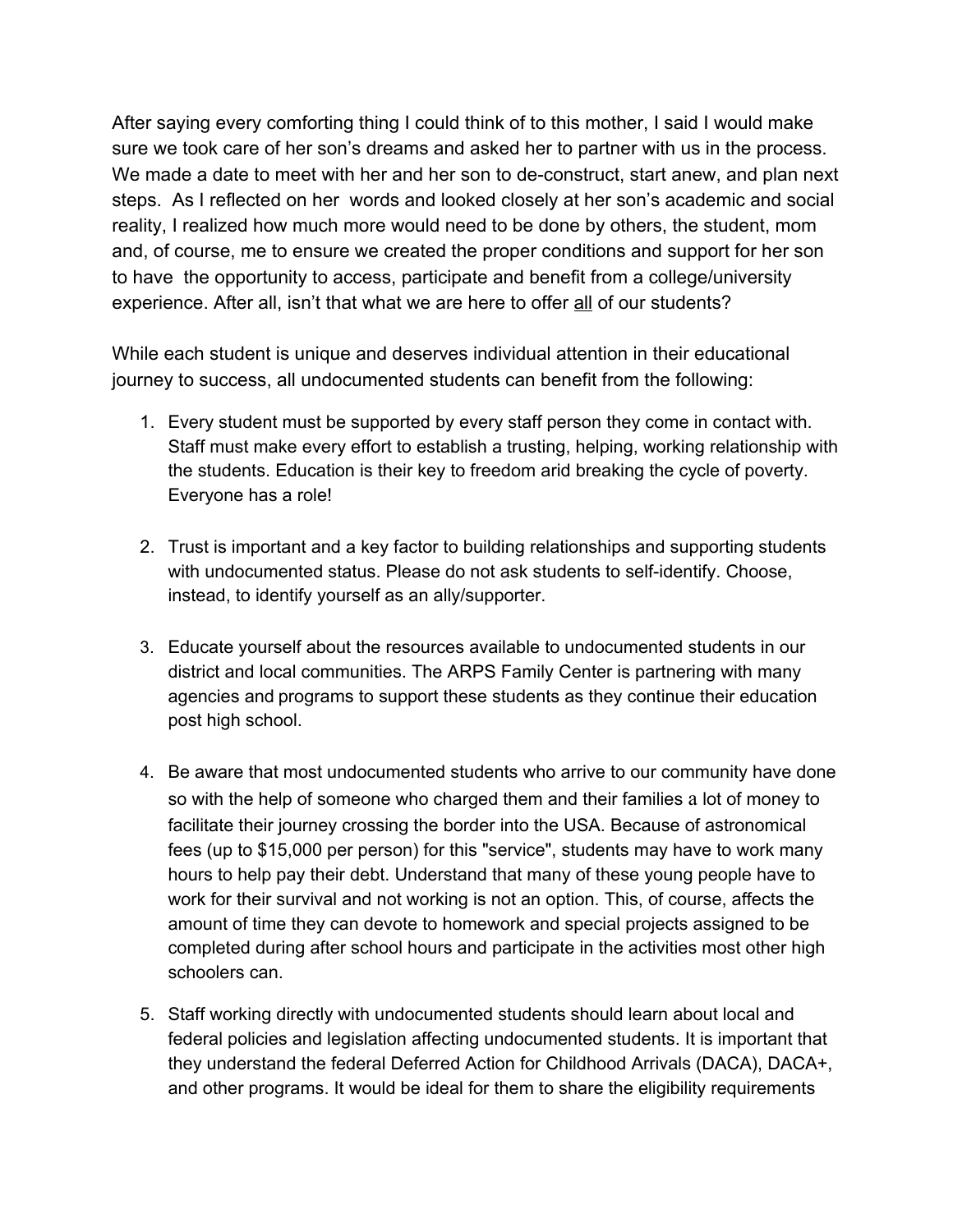and application process with the students and/or refer them to the right person/agency to support them. The ARPS Family Center can help staff navigate this.

- 6. We must all help students understand that their current immigration status does not dictate what their future holds. Staff can help reassure them that their status is transitional and provide them the information they need to help them find pathways to support and success. Again, the ARPS Family Center can help you.
- 7. We can connect students to others in the school/community who can support them, making sure they know they are not alone and that others have been successful in pursuing their education and have prospered. The ARPS Family Center has information and stories to share and there are online resources they can access.
- 8. Make sure students are accessing reputable legal counsel. Unfortunately for many, not having accurate information has cost them a lot of money, wasted time and missed deadlines to access programs. The Center for New Americans offers support and referrals to local attorneys and programs.
- 9. It takes a village to raise a child and for most undocumented students, family is incredibly important and their most significant lifeline. Make sure you engage parents/guardians in all matters related to their education and well-being! The district provides interpreters to staff to access families who do not speak English.
- 10. Help create spaces for students to express themselves for who they are and not who we assume they are or expect them to be (i.e the stereotypes many still face). Help students wanting to share their stories do so in a safe, supportive environment.
- 11. Help raise awareness of what students are faCing in school, their jobs and communities. Sharing information can lead to support and understanding. Students may want to form a club to help raise awareness of their stories and of those of other marginalized groups.
- 12. Be a good listener and keep an open mind. Accept that you do not necessarily understand what it means to be in these students' shoes. When you do not understand something they have shared, ask questions and work with the student. Remember that it is their life and their future that is at the center of your relationship.

Regardless of our experience with education and our own journey to our current job/assignment, we must be aware that being able to access the best education possible continues to be what most people around the globe want to pursue. Some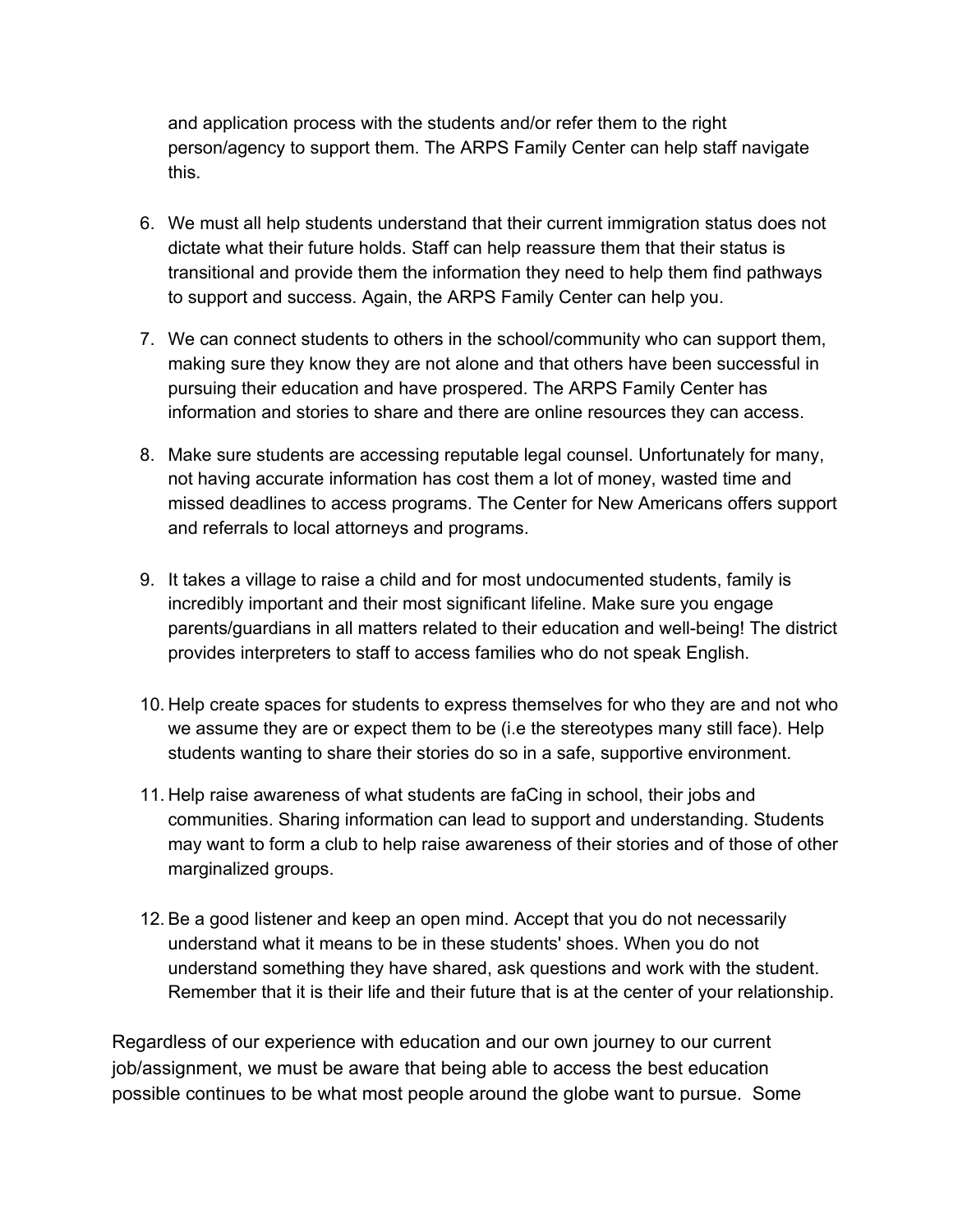people perceive education as the great equalizer and a fundamental human right. For us in the Amherst-Pelham Regional Public Schools, education is what each and every one of our students are entitled to and what we are committed to facilitate for them. To the extent that all of our children are successful, we are successful as a district and community. Please know that you do not have to be alone in the process of supporting undocumented students. Feel free to send questions, thoughts and ideas to me or other ARPS Family Center staff.

I will close by sharing that we developed and are in the process of implementing a plan to support the young man whose story I shared at the beginning of this document. Staff from the ARPS Family Center and students from Mount Holyoke College have been meeting weekly with him and a group of other seniors with undocumented status in an attempt to provide the additional support they need to continue their education post high school. We have created the conditions to get to know them and their families, have had the honor of discussing their hopes and dreams, have helped them write essays for college applications and scholarships and have shared many other experiences. We are thankful to have been able to provide this individualized support and hope we can continue to do so with others.

The journey to success after high school began for the group of students we have been meeting with before they graduate in June. We thank all of their teachers and support staff who have contributed to their intellectual formation and have been looking after their physical and emotional safety with open hearts and minds. Thanks to all of these individuals, past and present, their future looks bright. They are aware of the choices they have available to them and have the helping hands they need to access them.

Marta

Helpful links:

[https://bigfuture.collegeboard.org/get-started/for-undocumented-students/6-things-undo](https://bigfuture.collegeboard.org/get-started/for-undocumented-students/6-things-undocumented-students-need-to-know-about-college) [cumented-students-need-to-know-about-college](https://bigfuture.collegeboard.org/get-started/for-undocumented-students/6-things-undocumented-students-need-to-know-about-college)

<http://nilc.org/>

[http://professionals.collegeboard.com/profdownload/Repository-Resources-Undocumen](http://professionals.collegeboard.com/profdownload/Repository-Resources-Undocumented-Students_2012.pdf) [ted-Students\\_2012.pdf](http://professionals.collegeboard.com/profdownload/Repository-Resources-Undocumented-Students_2012.pdf)

<http://www.teachingforchange.org/>